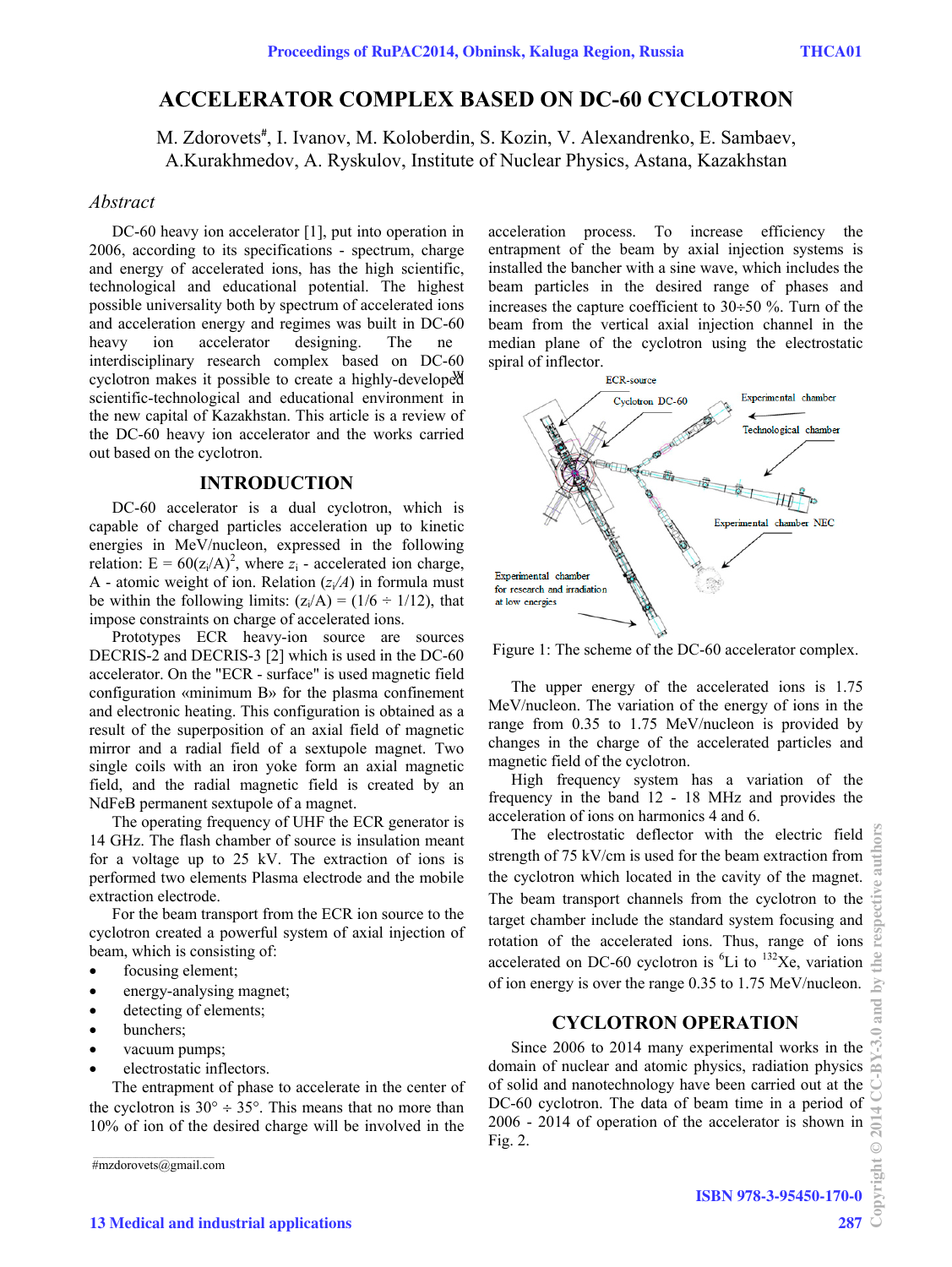

Figure 2: Total cyclotron beam time in the years 2006 - 2014.

As seen in Figure 2, there is an increase of the cyclotron beam time year by year, and in 2014 the work of the cyclotron is started its maximum. At the same time, about a third of the time is accounted for by the production of track membranes.

Over the last eight years of operation of DC-60 heavyion accelerator which used-on of the modes of operational of ion  ${}^{6,7}Li$ ,  ${}^{12}C$ ,  ${}^{13}C$ ,  ${}^{14}N$ ,  ${}^{16}O$ ,  ${}^{20}Ne$ ,  ${}^{32}S$ ,  ${}^{40}Ar$ ,  ${}^{84}Kr$   $u$   ${}^{132}Xe$ in the energy range 0.35 - 1.75 MeV/nucleon. For every the acceleration performance characteristic and resonance curves, radial beam profiles which carried out to optimize each system cyclotron [3] were measured. This work is carried out in the section "Fine-tuning technology of new ions in the DC-60 accelerator" of the program "Implementation of comprehensive research investigation in physics, chemistry, biology and advanced technologies on the basis of a heavy ion DC-60 accelerator", financed from the republican budget.

In 2014 work to the production lithium ions in the ECR source and further acceleration of ions on a cyclotron successfully completed. After the development of the technology of producing ions from solids using gateway solids feed to the ECR source, opens the possibility of using a number of prospective (not accelerated earlier) ion beams, such as  ${}^{11}B$ ,  ${}^{40}Ca$ ,  ${}^{48}Ti$ ,  ${}^{56}Fe$ ,  ${}^{58}Ni$ ,  ${}^{98}Mo$ , etc.

Table 1 shows the main modes of operation of the accelerator and received the beam current of accelerated ions on the ECR source and the current external beam of ions from the cyclotron in the transport channel. All modes of operation of the cyclotron shown in Table 1 were optimized for long and stable operation. These values are ion beam current at the ECR source and extracted from the cyclotron are not as big as possible. Of all the modes of the most-coveted the acceleration modes with the maximum possible of energy, is a 1.75 MeV/nucleon.

| Ion                           | A/Z              | Energy,<br>MeV/nucl. | <b>Beam</b><br>current<br>$ECR$ , $\mu A$ | <b>Extracted</b><br>beam<br>current,<br>$\mu A$ |
|-------------------------------|------------------|----------------------|-------------------------------------------|-------------------------------------------------|
| $\overline{L}$ <sub>11+</sub> | $\overline{7}$   | 1.32                 | 110                                       | 2.2                                             |
| $^{12}C^{1+}$                 | 12               | 0.40                 | 63                                        | 0.6                                             |
| $^{12}C^{2+}$                 | 6                | 1.00                 | 147                                       | 1.7                                             |
| $^{12}C^{2+}$                 | 6                | 1.25                 | 150                                       | 1.5                                             |
| $^{12}C^{2+}$                 | $\overline{6}$   | 1.50                 | 170                                       | 2.1                                             |
| $^{12}C^{2+}$                 | $\overline{6}$   | 1.75                 | 140                                       | 1.7                                             |
| $^{13}C^{2+}$                 | 6.5              | 1.25                 | 18.1                                      | 0.7                                             |
| $^{13}C^{2+}$                 | $\overline{6.5}$ | 1.50                 | 19.9                                      | 0.6                                             |
| $^{13}C^{3+}$                 | $\overline{4.3}$ | 1.75                 | 16.3                                      | 0.5                                             |
| $^{14}N^{2+}$                 | 7                | 0.4                  | 84                                        | 0.9                                             |
| $^{14}N^{2+}$                 | $\overline{7}$   | 1.0                  | 134                                       | 1.5                                             |
| $^{14}N^{3+}$                 | 4.6              | $1.4$                | 325                                       | $\overline{2.0}$                                |
| $^{14}N^{3+}$                 | 4.6              | 1.5                  | 320                                       | 2.7                                             |
| $^{14}N^{3+}$                 | 4.6              | 1.75                 | 120                                       | 1.9                                             |
| $^{16}O^{2+}$                 | $\overline{8}$   | 1.0                  | 90                                        | 1.08                                            |
| ${}^{16}O^{3+}$               | $\overline{5.3}$ | 1.25                 | 85                                        | 1.1                                             |
| $^{16}O^{3+}$                 | 5.3              | $\overline{1.4}$     | 112                                       | 0.9                                             |
| $^{16}O^{3+}$                 | $\overline{5.3}$ | 1.5                  | 95                                        | 0.8                                             |
| $^{16}O^{3+}$                 | $\overline{5.3}$ | 1.75                 | 86                                        | 1.1                                             |
| $^{20}Ne^{3+}$                | 6.67             | 1.08                 | 106.0                                     | 1.03                                            |
| $^{20}Ne^{3+}$                | 6.67             | 1.4                  | 95.8                                      | 1.56                                            |
| $^{20}\text{Ne}^{4+}$         | 5                | 1.75                 | 76.4                                      | 2.0                                             |
| ${}^{32}Se^{6+}$              | 5.33             | 1.75                 | 61.1                                      | 0.8                                             |
| $^{40}Ar^{4+}$                | 10               | 0.48                 | 44.6                                      | 0.67                                            |
| $^{40}Ar^{4+}$                | 10               | 0.64                 | 37.2                                      | 0.84                                            |
| $^{40}Ar^{5+}$                | $\overline{8}$   | 0.58                 | $\overline{24.2}$                         | $\overline{0.4}$                                |
| $^{40}Ar^{7+}$                | 5.7              | 1.1                  | 42.7                                      | 1.2                                             |
| $^{40}Ar^{7+}$                | 5.7              | 1.75                 | $\overline{4}$ 5.1                        | 1.0                                             |
| ${}^{84}\text{Kr}^{9+}$       | 9.3              | 0.4                  | $\overline{47.6}$                         | 0.25                                            |
| $\mathrm{^{84}Kr^{10+}}$      | 8.4              | 0.7                  | 49.8                                      | 0.4                                             |
| ${}^{84}\text{Kr}^{12+}$      | $\overline{7}$   | $\mathbf{1}$         | 34.3                                      | 1.7                                             |
| ${}^{84}\text{Kr}^{15+}$      | 5.6              | 1.4                  | 26.2                                      | 1.9                                             |
| ${}^{84}\text{Kr}^{15+}$      | $\overline{5.6}$ | 1.75                 | 28.6                                      | 2.1                                             |
| $^{132}\text{Xe}^{14+}$       | 9.42             | 0.6                  | 11.8                                      | 0.14                                            |
| $^{132}\text{Xe}^{15+}$       | 8.8              | 0.4                  | 10.7                                      | 0.25                                            |
| $^{132}\text{X}e^{17+}$       | 7.7              | $\overline{1}$       | $\overline{21.2}$                         | 0.40                                            |
| $^{132}\text{Xe}^{20+}$       | 6.6              | 1.5                  | 22.6                                      | 0.46                                            |
| $^{132}\text{X}e^{22+}$       | 6                | 1.75                 | 16.5                                      | 0.32                                            |

Table 1: Current characteristics of accelerated ion beams

When accelerating ions of xenon and krypton are received intense beams of ions on the ECR source and even more so after the acceleration and the output from the cyclotron is quite low is shown in Fig.2. In the design of accelerator has been paid a lot of attention averaging charging ion beams on the ECR source, and thus justifies the selection of the microwave generator at a resonant frequency of 14 GHz. The production high intensities of highly charged ions on the ECR source is required under current conditions of operation of the cyclotron. In 2015 it is planned to modernize the ECR source and replacement of a RF generator with frequency variation of 18 GHz, so on the DC-60 accelerator will be able to produce large